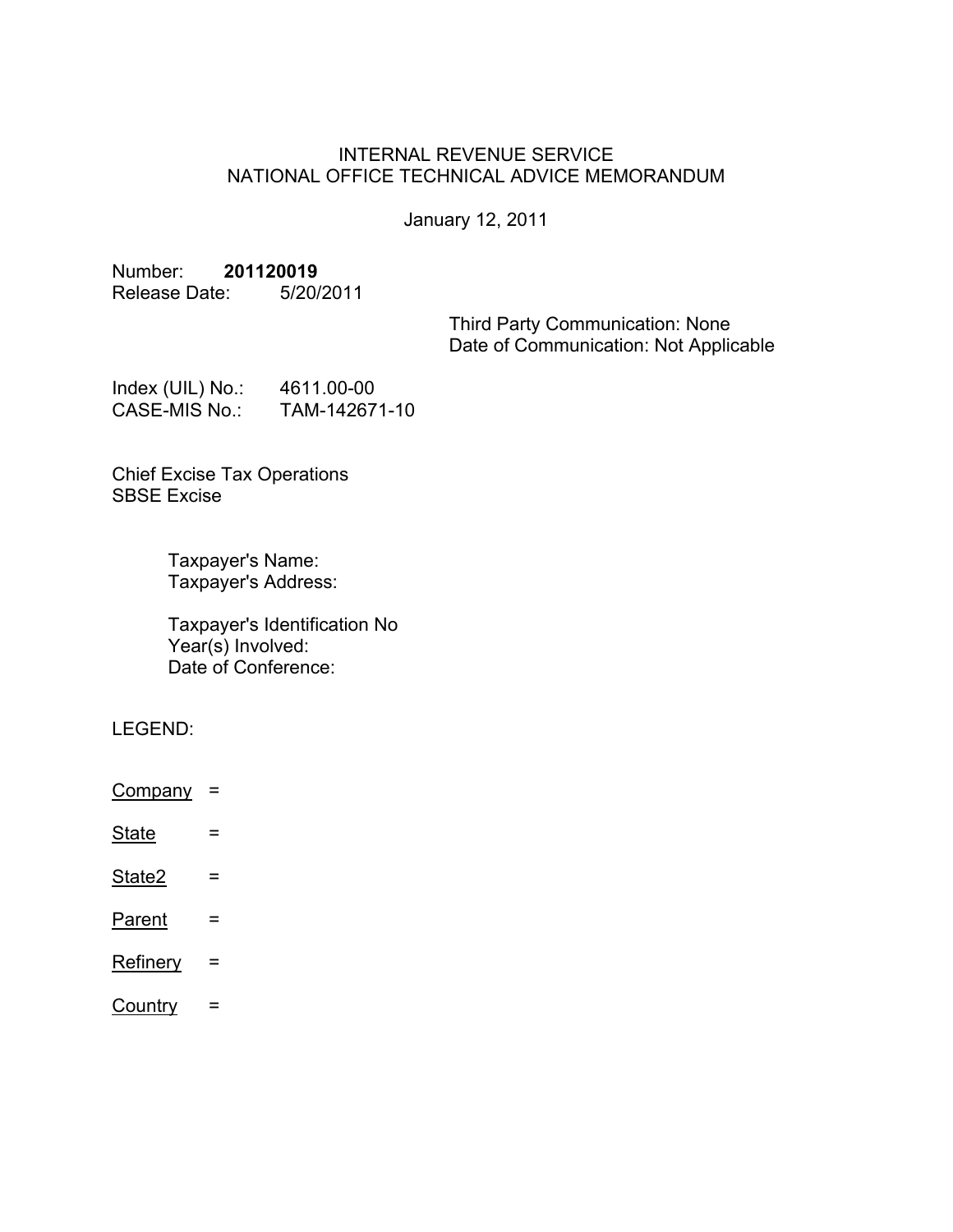#### TAM-142671-10 2

ISSUE:

Whether tar sands imported into the United States are subject to the excise tax on petroleum imposed by § 4611 of the Internal Revenue Code (Code).

#### CONCLUSION:

Tar sands imported into the United States are not subject to the excise tax on petroleum imposed by § 4611 of the Internal Revenue Code (Code).

#### FACTS:

Company is a State limited partnership that is owned by Parent. Company is an independent refining and chemicals company that operates several refineries in the United States, including Refinery. Refinery is located in State2. Company imports crude oil and tar sands from Country, which Refinery receives by pipeline.

Tar sands, also called oil sands, are described by Company as a combination of clay, sand, water, and bitumen. Bitumen is a heavy black viscous oil substance contained within the tar sands. Company also uses the term tar sands to refer to two liquids derived from tar sands. The first liquid is a heavy blended oil stream which consists of bitumen extracted from tar sands and blended with a diluent or other liquid that enables the bitumen to be transported through a pipeline. The second liquid is an upgraded oil stream which is a synthetic crude oil derived from tar sands. Company also imports natural crude oil, which may be commingled with and transported in the same pipeline with tar sands. Company states that the quantity of each substance in commingled crude oil and tar sands is separately traced and accounted for by Company's software inventory accounting package. Tar sands are refined using the same processes as those used in the refining of crude oil. No distinction exists between finished products refined from crude oil or refined from tar sands.

### LAW AND ANALYSIS:

Section 4611(a) imposes a tax on crude oil received at a United States refinery, and petroleum products entered into the United States for consumption, use, or warehousing.

Section 4612(a)(1) provides that the term "crude oil" includes crude oil condensates and natural gasoline. Section 4612(a)(3) further provides that the term "petroleum product" includes crude oil.

The plain language of sections 4611 and 4612 do not clearly include or exclude tar sands from the definitions of the terms crude oil and petroleum product. The Internal Revenue Service has not issued final regulations under 4611 and 4612. In the absence of clear statutory definitions and regulatory guidance, the legislative history to §§ 4611